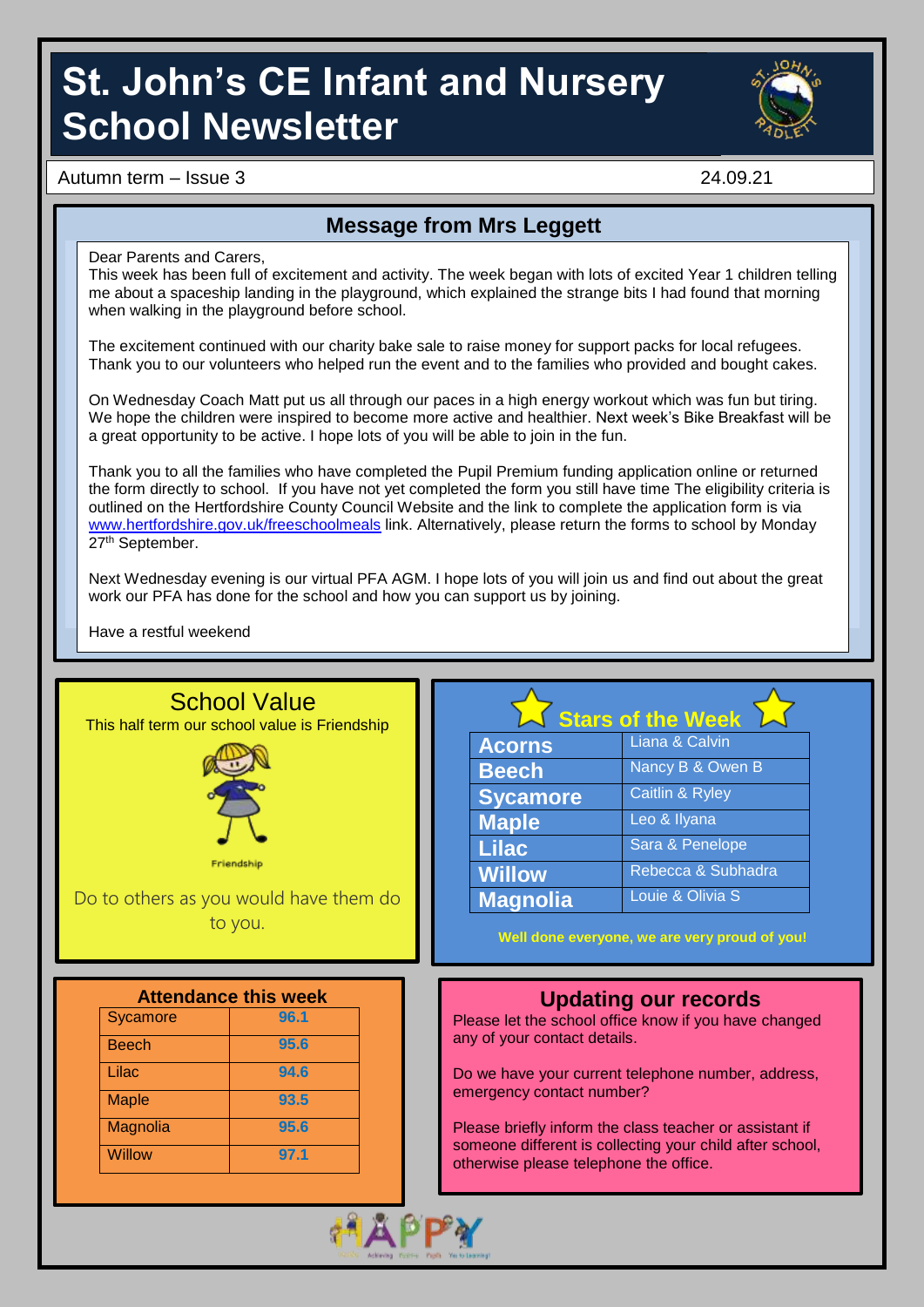### **Meet Our Governors**

#### **Biddie O'Connor**

Last week we reintroduced the out-going Chair of Governors, Nicola Mullett (who will remain as Vice Chair) and this week we want to introduce our new Chair of Governors, Biddie O'Connor.

I live in St Albans and am now retired from a career in education which has spanned forty years and included two headships. I joined the Governing Body of St John's in 2018 and have worked on the Development and Personnel Committees. I have recently been appointed as a Trustee of the Poppy Academy. I always find all the staff and pupils at St John's so welcoming and friendly; it is a privilege to work with them. As well as enjoying governorship I am relishing having more time to spend on cooking, gardening, reading, art (of all sorts), walking and seeing family and friends.



#### **VOLUNTEERS**

We really appreciate any time you can spare, whether it's to listen to children read, mount work for display, accompany trips, man the library or anything else you feel you would like to contribute to the children's learning experience. All volunteers will require a DBS check If you would like to volunteer, please speak to Mrs Leggett and let her know your interests



#### **National Fitness Day**

On Wednesday Coach Matt put the children and staff through their paces with an energetic work out. The children were smiling, huffing and puffing.

The aim of the day was to raise awareness of its importance of being active in helping us lead a healthier lifestyle.



#### **Money raised for Sebby's Charity**

A huge thank you to everyone at St John's and Fair Field who together have raised **£558** for Sebby's Charity. The money raised will help buy packs of essentials for the refugee families who are in our local area.

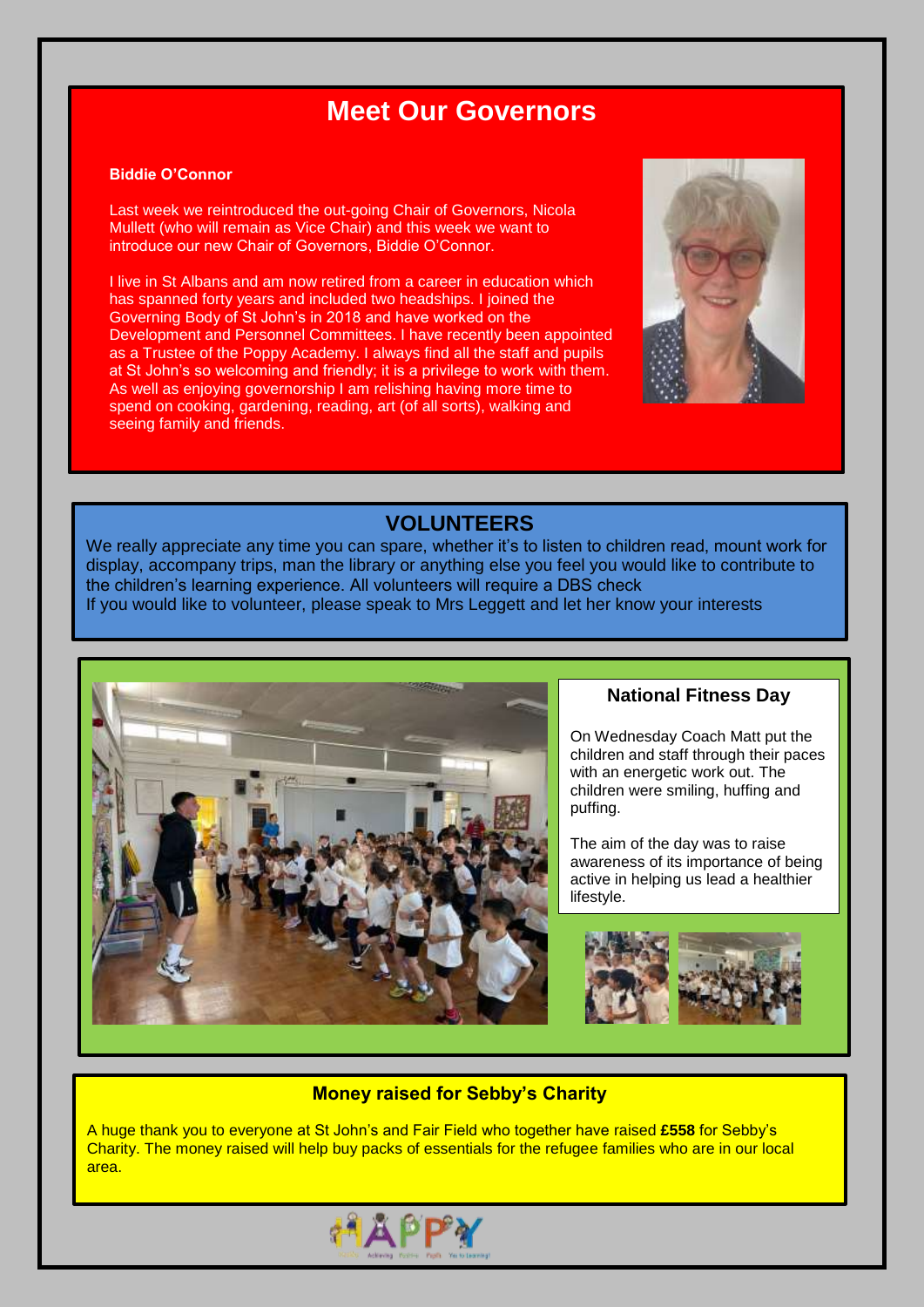

#### **Conversation starters**

*Here are a few ideas of conversation starters that you can use to talk with your child about their week at school.*

> *How can we keep ourselves healthy? If you could have one magic power what would it be?*